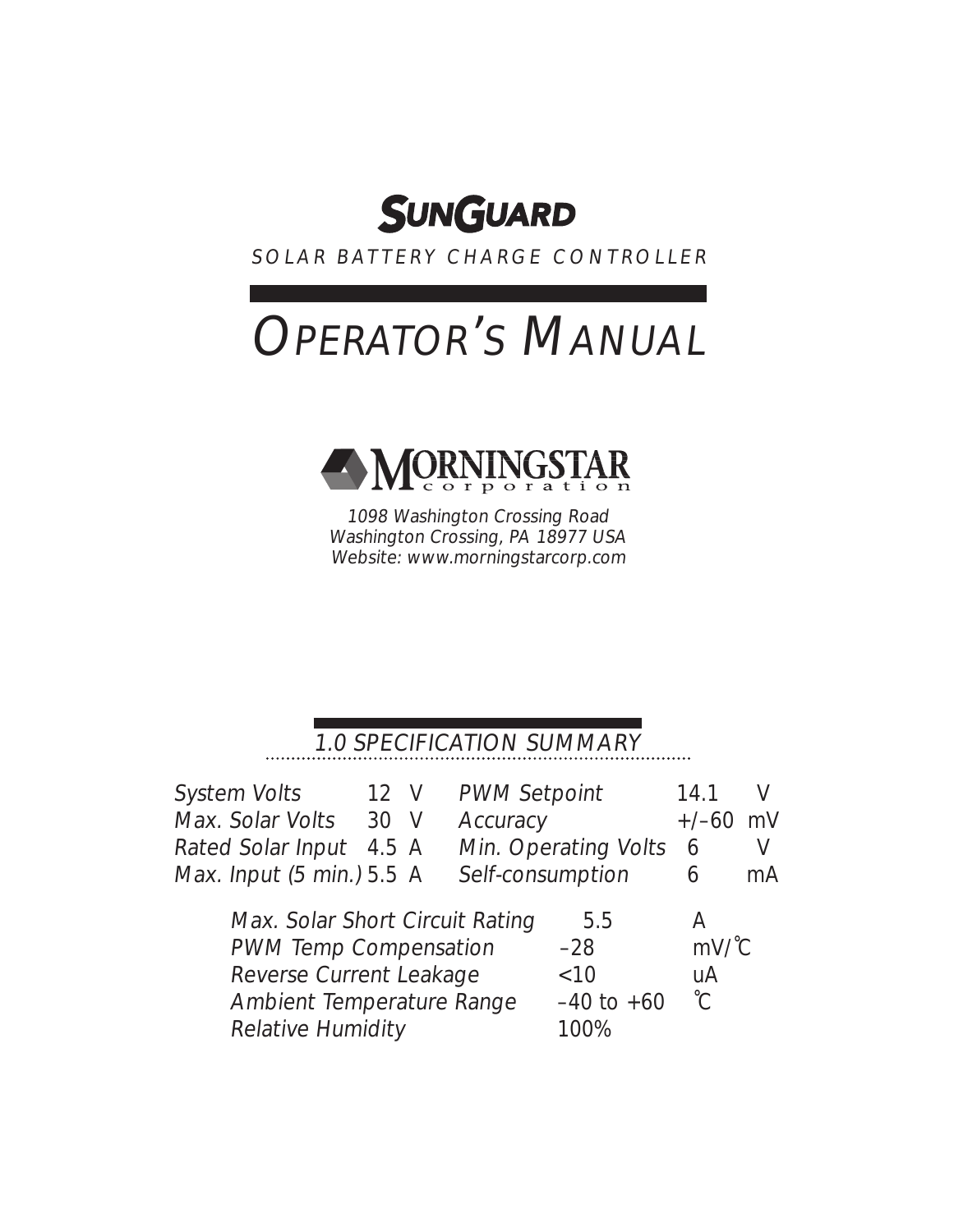# 2.0 SAFETY INSTRUCTIONS

- Follow these instructions carefully during installation.
- WARNING Be very careful when working with batteries. Lead acid batteries can generate explosive gases, and short circuits can draw thousands of amps from the battery. Read all instructions provided with the battery.
- Do not exceed the voltage or current ratings of the controller. Use only with a 12 volt battery.
- Do not SHORT CIRCUIT the solar array while connected to the controller. This will DAMAGE the controller.
- The negative system conductor should be properly grounded for most effective lightning protection.

### 3.0 OPERATION AND FUNCTIONS

- 100% SOLID STATE: All power switching is done with MOSFETs. No mechanical relays are used.
- The SunGuard wires are rated for outdoor use, size 16 AWG, with Hypalon insulation.
- BATTERY CHARGE REGULATION: SunGuard uses an advanced series PWM charge control for constant voltage charging. A true 0 to 100% PWM duty cycle is very fast and stable for highly efficient charging.
- TEMPERATURE COMPENSATION: A sensor measures ambient temperature and corrects the constant voltage setpoint by –28 mV per ˚C with a 25˚C reference. This works best if the SunGuard and battery are in a similar thermal environment.
- The SunGuard prevents the battery from discharging through the solar array at night. There is no need to install a blocking diode for this purpose.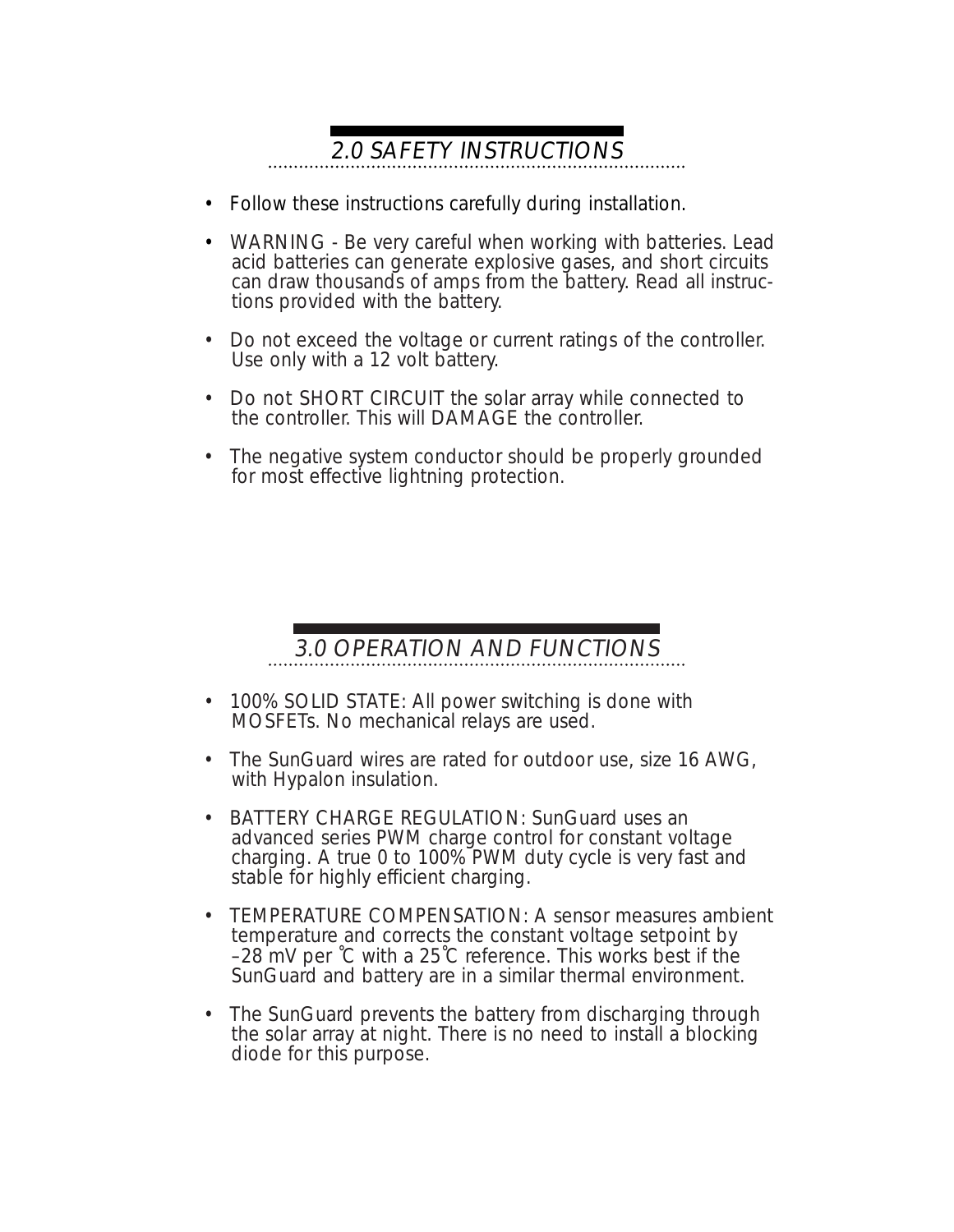

#### 4.0 INSTALLATION

- 1. SunGuard can be mounted in any position. It is best to mount to a vertical surface and allow space for air flow through the controller.
- 2. First connect the Battery **BLACK** wire (negative) to the battery. Use either black wire since they are connected together inside the controller.
- 3. Connect the **RED** Battery positive wire to the battery.
- 4. Connect the Solar array using the other **BLACK** wire and the YELLOW Solar positive wire. Be very careful not to short circuit the solar array, or the controller will be damaged.
- 5. SunGuard prevents reverse current leakage at night, so a blocking diode is not required in the system.
- 6. A negative earth ground at the battery is recommended for most effective lightning protection.
- 7. SunGuard can be mounted outdoors. Do not expose to ambient temperatures above 60˚C. Make sure that water will drain from inside the case.